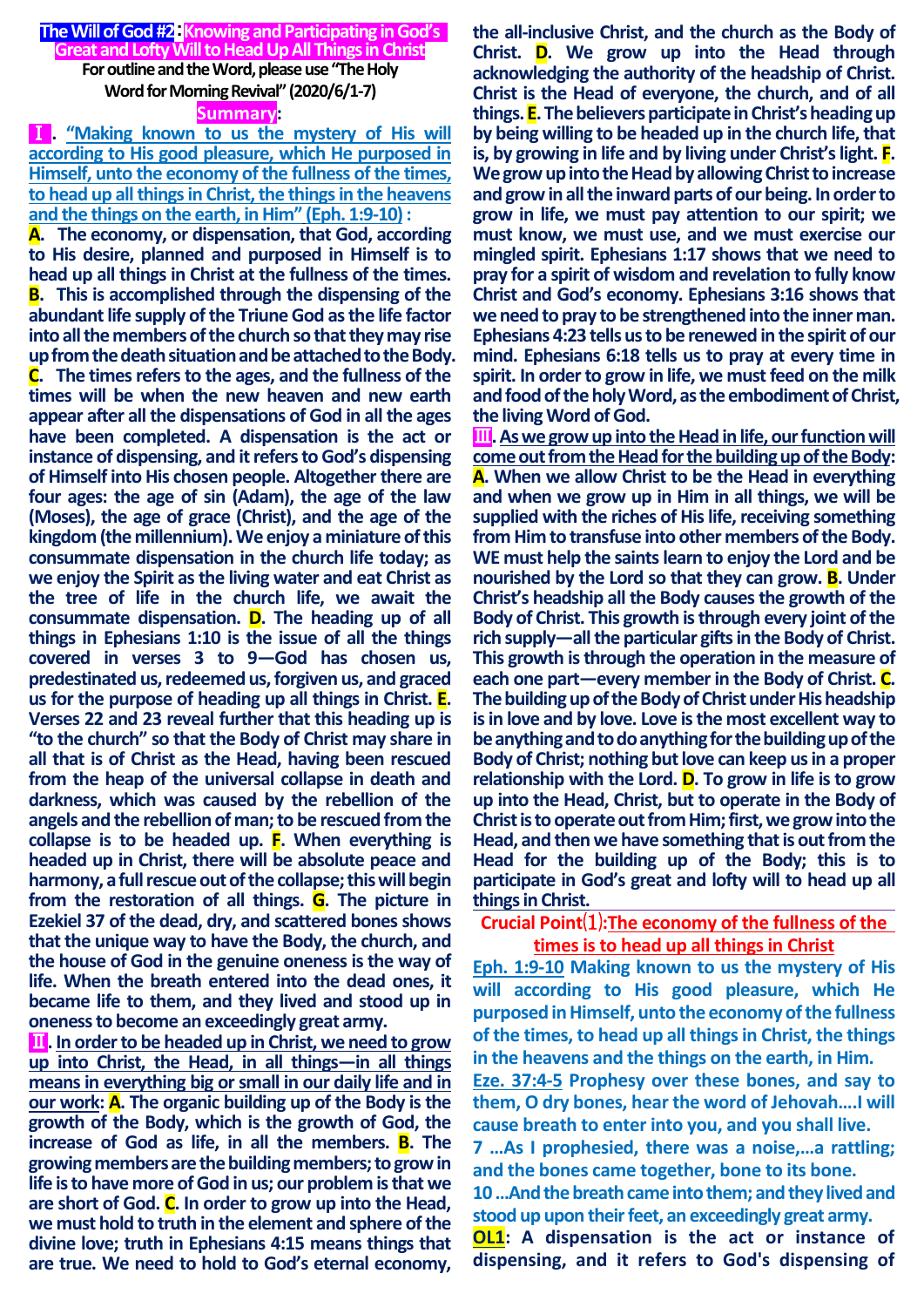**Himself into His chosen people.** 

**OL2: Altogether there are four ages: the age of sin (Adam), the age of the law (Moses), the age of grace (Christ), and the age of the kingdom (the millennium). The fullness of the times is the time when the New heaven and New earth will appear after completion of the dispensation of God in all ages.**

**OL3:Eph.1:22 and 23 reveal further that this heading up is "to the church" so that the Body of Christ may share in all that is of Christ as the Head, having been rescued from the heap of the universal collapse in death and darkness, which was caused by the rebellion of the angels and the rebellion of man; to be rescued from the collapse is to be headed up.**

**OL4: When the breath entered into the dead ones, it became life to them, and they lived and stood up in oneness to become an exceedingly great army.**

**Death brings in corruption, and darkness brings in confusion. Satan's goal is to corrupt God's creation and to cause confusion. But praise the Lord that where death abounds, life abounds all the more!… God came in to enliven, to impart life. Where there is life, there is light also. Death ruins, but life heals; darkness brings in confusion, but light brings in the proper order.**

**This dispensation began with Abel and has been increasing throughout the ages until it eventually will reach the dispensation of the fullness of times.**

**We are getting close to that dispensation. If we realize this, we shall be beside ourselves with joy. Not even the apostle Paul was as close to the ultimate dispensation as we are. Hallelujah, we all shall share in the consummate dispensation! In the Lord's recovery we have in the church life a miniature of that coming dispensation. How wonderful!**

**Many of us can testify that we used to be detached and in the heap caused by the universal collapse. But one day the factor of life came into us, and we rose up and became attached. After coming into the church life, we had the deep sense that we were more and more upright and that we were becoming more attached. This is the heading up in Christ. A number of times, however, the power of death has worked even in the church to inject the factor of death into the members of the church. When the factor of death gets into certain members, they are poisoned and spread the poison of death to others. Once again these dear ones collapse into a heap and are thus far removed from being headed up. But, praise the Lord, the factor of life eventually reaches them again!** 

### **Application to the young working saints and graduate students**

**There are many degraded matters such as power harassment, sexual harassment and moral harassment in the companies and laboratories of**  **graduate schools. This shows that the world is the heap of collapse. Because of the indwelling sin, people are committing various unrighteous and dishonored things In the eyes of God, this is not only man committing the sins, but man being the heap of collapse. Man is not only dead due to the sin, but they are dry and scattered bones.**

**For example, your boss may have inclination to follow the precedent. He may freeze and has no idea when put under the unprecedented situation like declaration of emergency state and the situation gets worse and worse. In such a chaotic situation, you should not criticize your boss in the same way the other employees do. Col. 3**:**22 22 Slaves, obey in all things those who are your masters according to the flesh, not with eyeservice as men-pleasers, but in singleness of heart fearing the Lord. 23 Whatever you do, work from the soul as to the Lord and not to men,** 

**First, trust the Lord and pray to the Lord. And experience Christ as wisdom and advise your boss to help him. Without the agreement of your boss, you should not do anything. You need to come to the Lord first and pray and be headed up. And then advise your boss to head up the situation, take action under the agreement of your boss.**

**Also, concerning the actions of Abe administration against the coronavirus situation and other cases, there are a lot of criticism flying. People get emotional and criticize Abe administration. In such time, you as a believer, should pray for Abe administration. It is not your job to look for the mistakes in the Abe administration. We trust God and hope that the darkness would be exposed, but where the administration is, you should pray for them and support them. This is to support this administration to take a proper leadership in this critically important situation and suppress coronavirus and bring quick economic recovery. You can pray for the administration, for the wisdom to be given and pray that they would be headed up through you indirectly. Do not be a heap of collapse in the same way that the worldly people criticize.**

**Prayer**:「**Oh, Lord Jesus, the world is the heap of collapse. As a believer, I should not go back to this heap of collapse. I pray for my boss by being headed up to You as Head. I pray for Abe administration and do not criticize them. May they be given wisdom to suppress coronavirus and bring the quick economic recovery.**

# **Crucial Point**⑵:**Holding to truth, acknowledging the headship of Christ, and growing up into the Head, Christ, in all things to be headed up**

**Eph. 4:15 But holding to truth in love, we may grow up into Him in all things, who is the Head, Christ. Col. 2:19…Holding the Head, out from whom all the Body,**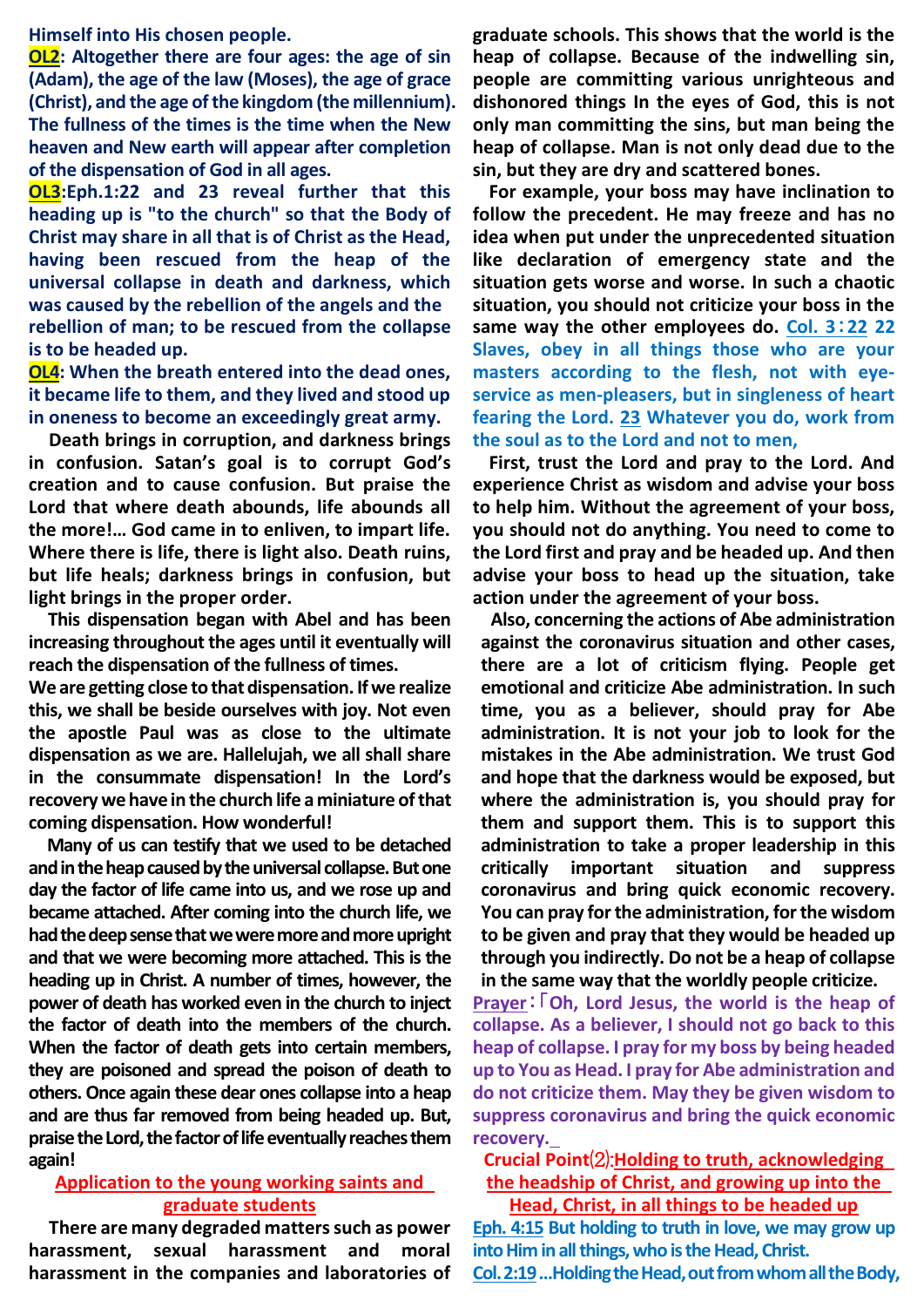**being richly supplied and knit together by means of the joints and sinews, grows with the growth of God.**

**Eph. 5:23 For a husband is head of the wife as also Christ is Head of the church, He Himself being the Savior of the Body.**

**OL1:** In order to be headed up in Christ, we need to grow **up into Christ, the Head, in all things—in all things means in everything big or small in our daily life and in our work. OL2: The growing members are the building members; to grow in life is to have more ofGod in us; our problem is that we are short of God.**

**OL3: We grow up into the Head through acknowledging the authority of the headship of Christ. OL4: The believers participate in Christ's heading up by being willing to be headed up in the church life, that is, by growing in life and by living under Christ's light.**

**To hold to truth (God's economy, all-inclusive Christ and the Body of Christ) is for the purpose of growing into the Head, Christ. According to our experience, the growth here is not our growth, but it is the growth of Christ within us. This is like the words of John the Baptist: "He must increase, but I must decrease" (John 3:30). Before we believed in Jesus, it was we who were growing. After we believed in the Lord and began to love Him, we began to decrease, and Christ began to increase within us. In the end we will be like Paul who said that "it is no longer I who live, but it is Christ who lives in me" (Gal. 2:20).**

**The meaning of growing into the Head, Christ, is acknowledging the authority of the headship of Christ. We have to acknowledge Him as Lord and Head. He has the authority over us. In all things big or small we have to allow Him to be the Lord. This lesson is not easy. In our eating out in restaurants and in our shopping, seldom do we allow Him to be the Lord. Since we lack the practice in our daily life, it is not a surprise that when we come to the meeting, we find it difficult to prophesy for the Lord. The key to prophesying is to allow Jesus to be the Lord. In your daily life you have to allow Jesus to be your Lord. Only then will you have the experience, and only then will you have something to say in the meetings. Christ is not only the Head of us individually; He is also the Head of the church and the Head of all things. We should acknowledge the authority of His headship in our Christian life, in the church life, and in everything. By this we will grow into Him.**

## **Application to the new ones, young people and college students**

**Young students and new believers, in order to be headed up, please practice three things below.**

- ⑴ **Holding to truth in love: Truth here is something not false. Something not false but real in this universe are God's economy, all-inclusive Christ, and the church as the Body of Christ.**
- ⑵ **Acknowledging the authority of the headship of Christ and being submissive to it:**

**Please train yourself in your youth to acknowledge the authority of the headship of Christ and to be submissive to it. Train yourself to accept the God's arrangement of your environment, and to be thankful to the Lord and to praise the Lord about it. As an example, when you moved up to the next grade, you hoped your classmates or your teacher who didn't like you would go to another class, but they came to your class and the teacher became your new teacher. In such situation, you acknowledge the headship of Christ and pray, "Lord, I become submissive to you. I learn to be humble so that I can do well with them." When you get yourself humble and pray this way, you may be painful but you also experience a sweet peace. Then if you seekwith the Lord to doing well with them in faith, the Lord surely will open the way for you. Especially, because your teacher is a deputy authority to you, you should learn willingly to obey him and to be subject to him. Then your teacher will notice a change in you.**

⑶ **Growing up into the Head in everything big or small:**

**Things small** are such as that your mother asks you **to buy something for her or that you are to clean your room. While you do those things, please grow yourself into Christ the Head. When you deal with those small things, call upon the Lord's name and do them with spirit of joy and thanksgiving. You should never say in your heart, "I don't need to exercise my spirit for such a small thing."The Lord is asking you to grow up into the Head even in a small matter.**

**Studying which is your duty in school, and honoring your parents (including your spiritual parents), are considered as the things big. As a student, you are serving the Lord by studying diligently in the Lord, with the Lord, and for the Lord's**  testimony. Rom. 12:11 Do not be slothful in zeal, but **be burning in spirit, serving the Lord. Honoring your own parents is also the things big and so become a benefit to you. Eph. 6:2 "Honor your father and mother," which is the first commandment with a promise, 3"That it may be well with you and that you may live long on the earth."**

**Prayer: "Oh, Lord Jesus, help me to be thankful to you and to grow up into Christ the Head in everything big or small. Even when doing small things, such as going shopping for mother's help or cleaning my room, I do them calling on the Lord's name and exercising spirit. And studying, which is my duty, and honoring my parents are big things for me. Help me to grow up into Christ the Head in such the things big, so that I can be headed up. Amen!"** 

**Crucial Point**⑶**:We were not given a spirit of cowardice, but of power. Actively exercising the spirit, praying in the spirit, growing into the head in life, taking things from the head and functioning for the building up.**